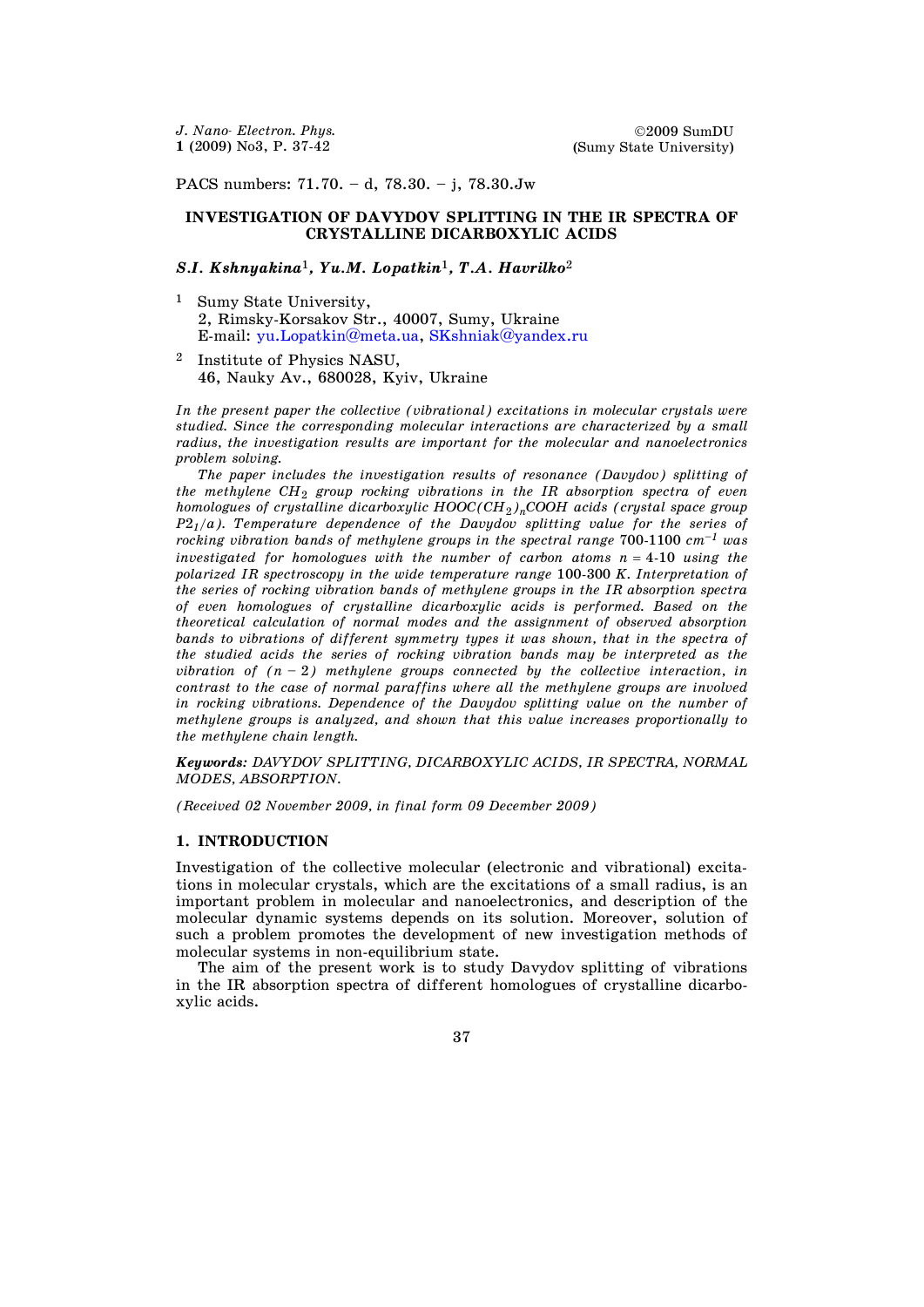To achieve the aim we have solved the following tasks:

– assignment of the IR absorption bands, which are observed in the spectral range  $700-1000 \text{ cm}^{-1}$ , to the separate vibrations of the series of the methylene group rocking vibrations is performed; and comparison of the obtained results with the experimental and theoretical data for crystalline *n*-paraffins [1] is carried out.

– dependence of the Davydov splitting value in the vibrational spectra of the crystalline dicarboxylic acids on the symmetry of the crystal space group, on the methylene chain length and the temperature is studied.

### **2. EXPERIMENT**

Polarized IR absorption spectra of monocrystals (which are stable at room temperature) of even homologous series of  $HOOC(CH_2)_nCOOH$  dicarboxylic acids (where  $n = 4, 6, 8, 10$  is the number of CH<sub>2</sub> groups in molecule) were measured in the frequency range of the methylene group rocking vibrations  $(700-1000 \text{ cm}^{-1})$  using the double-beam spectrophotometer UR-20 (Karl Zeiss, Jena) at the temperatures 100 and  $300$  K. Monocrystal samples were grown by the cooling of the melt placed between two KBr plates. Homogeneity of the obtained samples and orientation of the crystal axes were checked using the polarizing microscope. According to the polarization and the X-ray structure analysis data the obtained monocrystal layers have the orientation, which is parallel to the crystal face (ab). Polarized IR radiation was perpendicular to the monocrystal surface. Two mutually perpendicular orientations of the electric field vector of an incident IR radiation  $E \parallel a$  and  $E \parallel b$  were used. For comparison the spectra of the powdered sodium salts of azelaic and sebacic acids ( $n = 7$  and 8, respectively) were investigated as well.

### **3. RESULTS AND DISCUSSION**

Even and odd homologues of dicarboxylic acids are crystallized in the monoclinic syngony with two or four molecules in the unit cell [2, 3]. Molecules in a crystal are coupled to infinite chains via the hydrogen  $(COOH)_2$  bonds between the end groups. Long axis of a chain is inclined at the certain angle to the crystal axis *c*. Chain packing is described by the orthorhombic Vand's subcell with two  $(CH<sub>2</sub>)<sub>2</sub>$  groups in a cell. Symmetry of molecules of even homologues of dicarboxylic acids is  $C_{2h}$ , and of the odd ones is  $C_{2v}$ . Symmetry of molecules of sodium salts of dicarboxylic acids is  $C_s$  [2].

 Series of the methylene group rocking vibrations conditioned by the coupled vibrations of equal  $\tilde{\text{CH}}_2$  groups of a fully extended methylene chain appears in the IR absorption spectra of the aliphatic-bonded crystals in the form of the narrow band series of mean intensity. The number of bands in the series is equal to the number of  $CH_2$  groups. In accordance with the selection rule for molecules with  $C_{2h}$  symmetry in the IR absorption spectra only  $n/2$  symmetry vibrations of Au appear, other  $n/2$  vibrations of B<sub>g</sub> symmetry appear only in the combination scattering spectra. In the case of molecules of odd homologues with  $C_{2v}$  symmetry only the  $B_2$  symmetry vibrations appear in the IR absorption spectra, while other vibrations of  $A_2$ symmetry are forbidden in the IR spectra. In Tables 1 and 2 we present the band frequencies of the series of rocking vibrations observed in the IR spectra of crystalline *n*-paraffins and dicarboxylic acids. The most intensive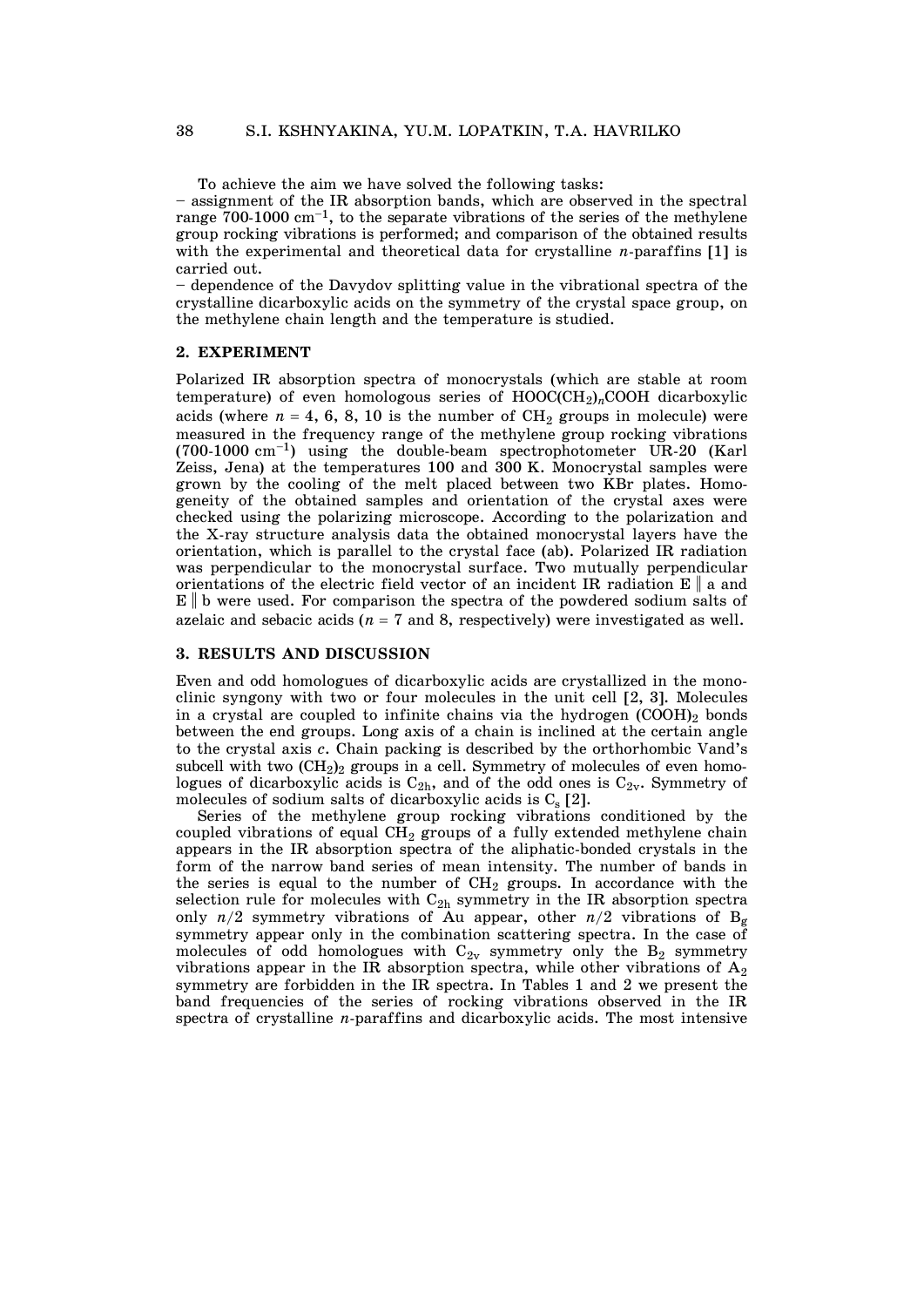band of the series with a center on the frequency  $720 \text{ cm}^{-1}$  corresponds to the synchronous vibrations of all  $CH_2$  groups and is denoted as  $P_1$ . Other bands of this vibration series of smaller intensity are denoted as  $P_2$ ,  $P_3$ ,  $P_4$ ,  $P_5$ , ...,  $P_\alpha$  [1] and correspond to the coupled vibrations of CH<sub>2</sub> groups with different phase difference between the adjacent CH<sub>2</sub> groups. Symbol  $\alpha$ belongs to the so-called  $\alpha$ -CH<sub>2</sub> group, which is directly attached to the end group of molecules of investigated homologous series.

*Table 1 – Band frequencies of the series of methylene group rocking vibrations*   $(cm^{-1})$  (A)

| Even <i>n</i> -paraffins $(C_{2h})$ |        |       |       |            | Even dicarboxylic acids $(C_{2h})$                             |                                                       |            |            |              |            |            |                |       |              |         |                   |  |
|-------------------------------------|--------|-------|-------|------------|----------------------------------------------------------------|-------------------------------------------------------|------------|------------|--------------|------------|------------|----------------|-------|--------------|---------|-------------------|--|
| Triclinic syngony, $Z = 1$          |        |       |       |            |                                                                | Monoclinic syngony, $Z = 2,4$                         |            |            |              |            |            |                |       |              |         |                   |  |
| $\boldsymbol{n}$                    | $P_1$  | $P_3$ | $P_5$ | $P_7$      | $\boldsymbol{n}$                                               | $P_1$                                                 | $P_3$      | $P_5$      | $P_{\alpha}$ | $P_1$      | $P_3$      | P <sub>5</sub> | $P_7$ | $P_{\alpha}$ | Polari  | zation            |  |
| 77 K                                |        |       |       |            |                                                                | 300K                                                  |            |            |              |            | 100K       |                |       |              |         |                   |  |
| $\overline{2}$                      | 733    |       |       |            | $\overline{2}$                                                 |                                                       |            |            | 802*         |            |            |                |       |              |         |                   |  |
| 4                                   | 720    | 798   |       |            | 4                                                              | 734                                                   |            |            | 901          | 734<br>740 |            |                |       | 904          | E<br>ΙE | $\mathbf{b}$<br>a |  |
| 6                                   | 721    | 747   | 868   |            | 6                                                              | 722<br>726                                            | 797<br>798 |            | 914          | 722<br>727 | 797<br>797 |                |       | 917          | E<br>Е  | $\mathbf{b}$<br>a |  |
| 8                                   | 721    | 731   | 793   |            | 8                                                              | 721<br>725                                            | 756<br>755 | 856<br>857 | 905          | 720<br>726 | 754<br>754 | 855<br>856     |       | 906          | Е<br>E  | $\mathbf b$<br>a  |  |
|                                     | 10 721 | 725   |       | 758 840 10 |                                                                | 721<br>727                                            | 737<br>737 | 795<br>796 | 907          | 721<br>729 | 737<br>737 | 793<br>794     | 892   | 892 910      | Е<br>ΙE | $\mathbf{b}$<br>a |  |
|                                     |        |       |       |            | *M. Suzuci, T. Shimanouchi, J. Mol. Spectr.<br>283, 394 (1968) |                                                       |            |            |              |            |            |                |       |              |         |                   |  |
| <i>Note</i> : data of Ref. [2]      |        |       |       |            |                                                                | $\overline{\text{Na}}$ sebacate $(\text{C}_\text{s})$ |            |            |              |            |            |                |       |              |         |                   |  |
| is used                             |        |       |       |            |                                                                | 720                                                   | 748        | 856        | 920          | 720 748    |            | 856            |       | 920          |         |                   |  |

 As appears from the data of Tables 1 and 2, the band frequencies of rocking vibrations, observed in the IR absorption spectra of crystalline dicarboxylic acids with *n* carbon atoms in a methylene chain, correspond to the band frequencies of this series observed in the IR absorption spectra of crystalline *n*-paraffins with  $(n - 2)$  methylene groups. One might reasonably suppose, that in the case of even dicarboxylic acids not all methylene groups participate in the coupled rocking vibration (the model of coupled oscillators), but only  $(n - 2)$  of such groups. Two residual CH<sub>2</sub> groups, which are the nearest to the polar end COOH groups, have another local field, and, consequently, another vibration frequency, which does not depend on the methylene chain length. It was shown before [3], that because of the methylene chain deformation nearby the dimer  $(COOH)_2$  ring a carbon atom of the nearest to this ring  $\alpha$ -CH<sub>2</sub> methylene group protrudes a few degrees from the plane formed by the carbon atoms of a methylene chain that leads to the change in the force constants and vibration frequency of this group. We have to note, that the number of IR absorption bands observed in the series of rocking vibrations in spectra of dicarboxylic acids and their salts correlates with the corresponding symmetry of molecules in a crystal.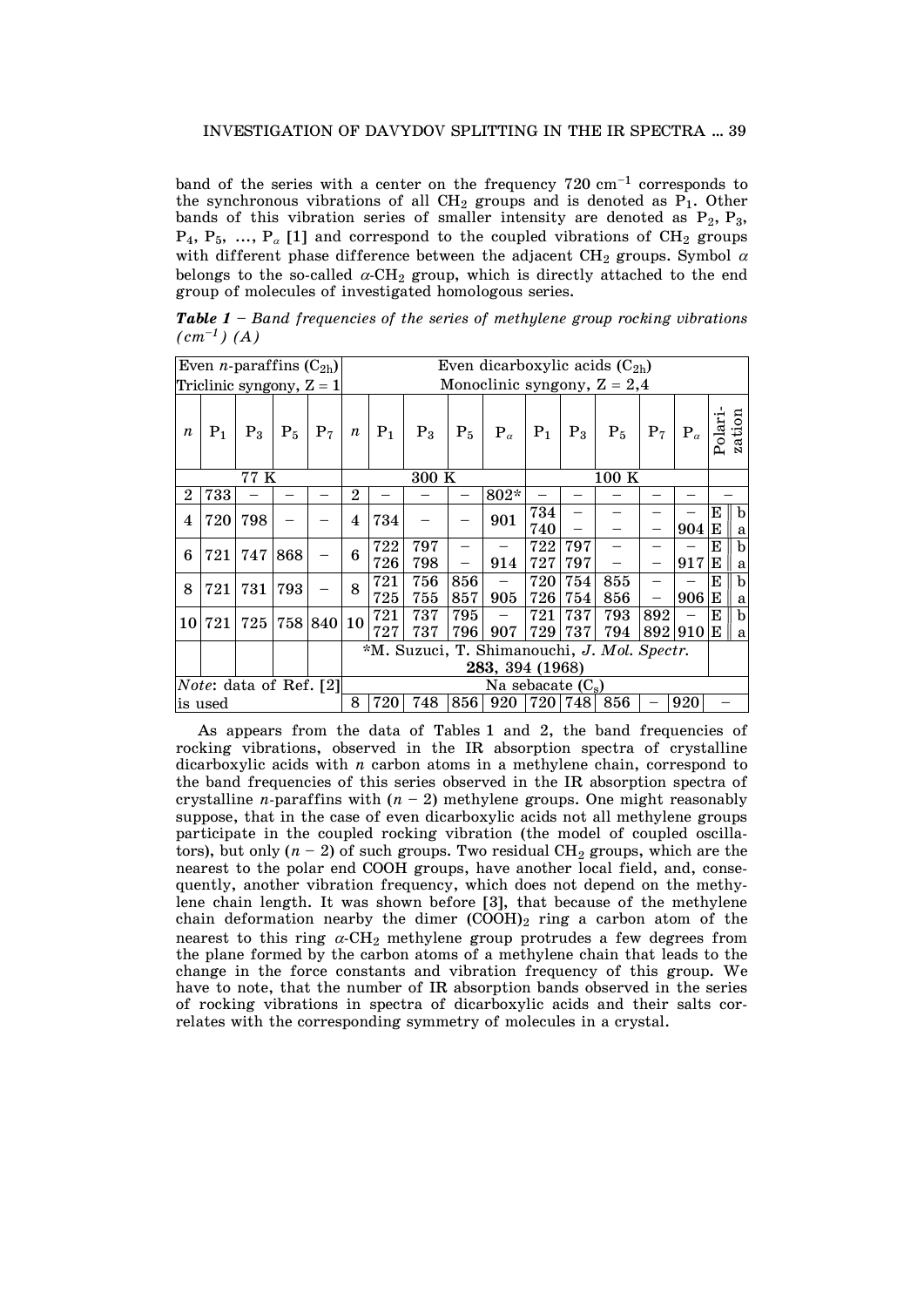Based on the analysis of the IR absorption spectra, the band with the frequency 902 cm<sup>-1</sup> belongs to the  $\alpha$ -CH<sub>2</sub> group rocking vibrations. We should also note the increase in the band intensity of the series of rocking vibrations in the spectra of crystalline dicarboxylic acids (with  $n > 3$ ) in comparison with the spectra of crystalline *n*-paraffins [5]. We have also observed only the weak temperature dependence of the mentioned bands while cooling the crystal to 100 K that indicates the conservation of the fully extended trans conformation of a methylene chain in the given temperature range.

| Odd <i>n</i> -paraffins $(C_{2v})$    |           |         |       |                               |                             |       |       |                  | Odd dicarboxylic acids $(C_{2v})$       |                |           |       |         |              |   |   |  |
|---------------------------------------|-----------|---------|-------|-------------------------------|-----------------------------|-------|-------|------------------|-----------------------------------------|----------------|-----------|-------|---------|--------------|---|---|--|
|                                       |           |         |       | Orthorhombic syngony, $Z = 2$ | Monoclinic syngony, $Z = 4$ |       |       |                  |                                         |                |           |       |         |              |   |   |  |
| $\boldsymbol{n}$                      | $\rm P_1$ | $P_{2}$ | $P_3$ | $P_4$                         | $P_5$                       | $P_6$ | $P_7$ | $\boldsymbol{n}$ | $P_1$                                   | $\mathrm{P}_2$ | $P_3$     | $P_4$ | $P_5$   | $P_{\alpha}$ |   |   |  |
| $\overline{7}7K$                      |           |         |       |                               |                             |       |       |                  | 100K                                    |                |           |       |         |              |   |   |  |
|                                       | 747       |         |       |                               |                             |       |       | 0                |                                         |                |           |       |         | 943          |   |   |  |
| 3                                     | 722       | 759     | 858   |                               |                             |       |       | 1                | 756                                     |                |           |       |         | 893          |   |   |  |
|                                       | 728       |         |       |                               |                             |       |       |                  |                                         |                |           |       |         |              |   |   |  |
| $\mathbf{5}$                          | 727       | 732)    | 766   | (834)                         | 925                         |       |       | 3                | 722                                     | 736            | 836       |       |         | 902          |   |   |  |
| 7                                     | 722       | (725)   | 736   | 770                           | 824                         | (889) | 957   | $\overline{5}$   | 729                                     |                | 722   873 |       |         | 904          |   |   |  |
|                                       | 727       |         |       |                               |                             |       |       |                  |                                         |                |           |       |         |              |   |   |  |
|                                       |           |         |       |                               |                             |       |       |                  | $\overline{\text{Na}}$ azelaate $(C_s)$ |                |           |       |         |              |   |   |  |
| <i>Note:</i> data of Ref. [2] is used |           |         |       |                               |                             |       |       | 7                |                                         | 726            | 740 775   |       | 823 896 |              | Е | b |  |
|                                       |           |         |       |                               |                             |       |       |                  | 726                                     |                |           |       | 830     |              | Е | a |  |

*Table 2 – Band frequencies of the series of methylene group rocking vibrations*   $(cm^{-1})$  *(B)* 

 This paper mostly focuses on the investigation of the Davydov splitting value in the IR absorption spectra of crystalline dicarboxylic acids. As known, the Davydov splitting phenomenon is observed in vibrational spectra of the crystals, the unit cell of which contains some chemically identical, but oriented at some angle to each other, molecules, and is conditioned by the resonant interaction of such molecules in the lattice. It follows from the theory, that the number of components of Davydov multiplet [4] is equal to the number of molecules in the unit cell, and the multiplet components are polarized along the direction of the crystal axes. Splitting value is determined by the value of matrix element of the molecular interaction energy and depends on the distance between adjacent molecules in the unit cell that in our case corresponds to the distance between long axes of molecules of dicarboxylic acids. It was earlier reported in [5-7] about the Davydov splitting investigation in the IR absorption spectra of *n*-paraffins,  $\alpha$ - olefines and *n*carboxylic acids. It was shown, that analysis of the temperature dependence of the Davydov splitting value is the suitable investigation method of the crystal lattice dynamics of aliphatic compounds with the different chain length [6, 7].

 In this paper the investigation results of Davydov splitting in the IR absorption spectra of crystalline dicarboxylic acids with even number of carbon atoms in a methylene chain are presented for the first time. Corresponding frequencies and polarization ratios of the splitting components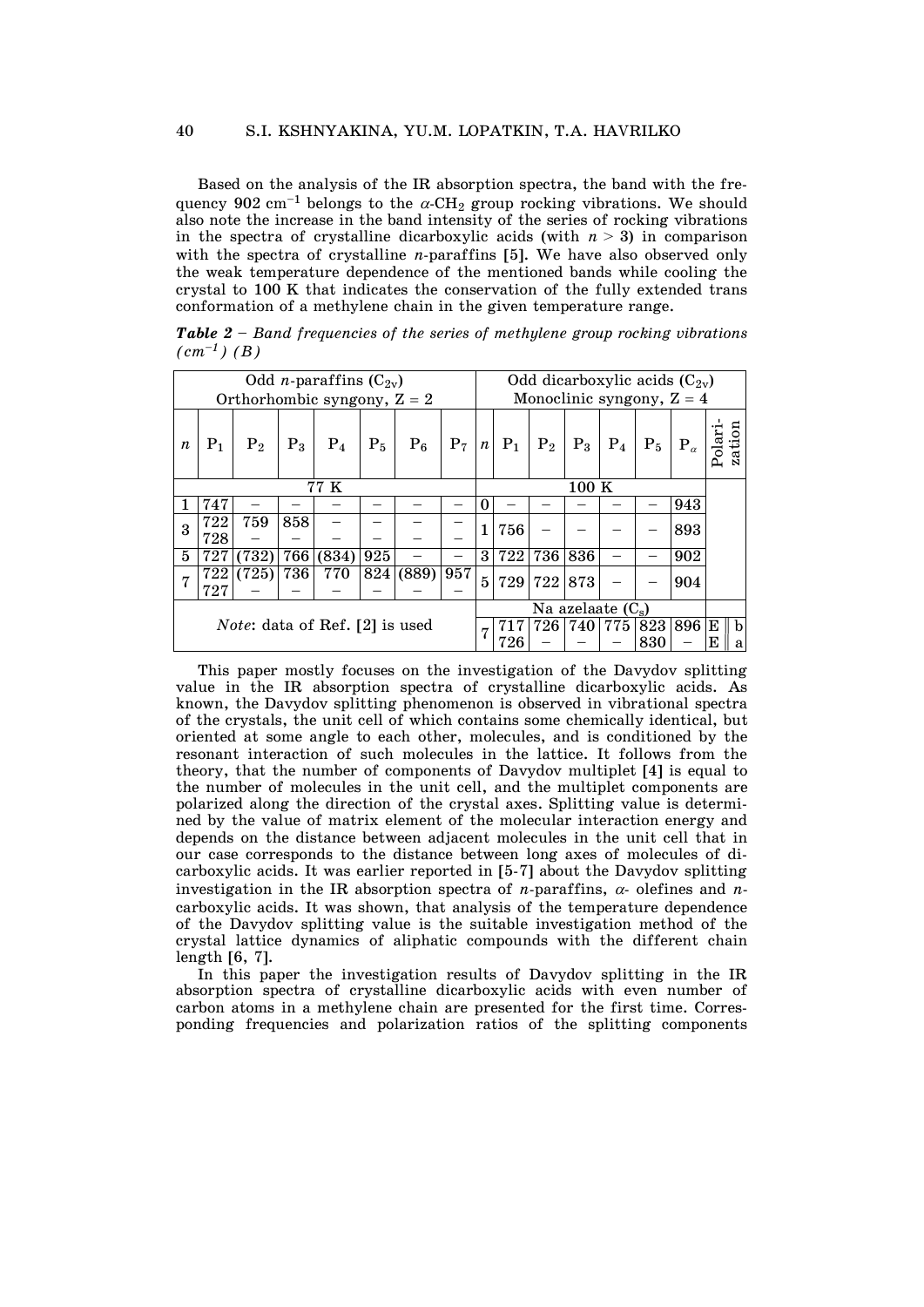observed in the IR spectra of different crystalline dicarboxylic acids are given in Tables 1 and 2. As seen from Table 1 the largest splitting value (of the order of some inverse centimeters) is observed for the rocking vibration P1. We have also to note that the splitting value increases slightly with the chain length and is equal to 4 and 6 cm<sup>-1</sup> for the acids with  $n = 4$  and 10, respectively. Such dependence is the same as that in the spectra of carboxylic acids [6], though in the spectra of investigated dicarboxylic acids the given effect is more pronounced, since crystalline dicarboxylic acids are formed by infinite chains of molecules coupled by the hydrogen bonds. We should also mention that the splitting value increases with the temperature decrease that correlates with the decrease in the distance between methylene chains at low temperatures.

 One more feature of Davydov splitting in the IR absorption spectra of crystalline dicarboxylic acids is that the given effect is not observed in crystals of even homologous series, in spite of the fact that their unit cell contains two translation-nonequivalent molecules [8]. To explain this fact it is necessary to take into account that in accordance with the X-ray data in crystalline dicarboxylic acids of odd series the fully extended conformation of methylene chain is broken. The chain plain is rotated on the angle of  $\sim$  30 degrees around the C-C<sub>a</sub> bond. We suppose that planarity distortion in the case of dicarboxylic acids of odd series and appearance of steric difficulties lead to the increase in the distance between methylene chains in comparison with its value in crystalline acids of even series, where molecules keep their plain conformation.

Our investigation results are well agreed with those presented in [9].

### **4. CONCLUSIONS**

1. Assignment of the series of rocking vibration bands of a methylene chain in the IR absorption spectra of dicarboxylic acids and their salts is performed. 2. It was shown, that in the case of dicarboxylic acids only  $(n-2)$  CH<sub>2</sub> groups participate in collective vibrations of a methylene chain in contrast to the case of crystalline *n*-paraffins, where the series of rocking vibration bands is conditioned by the collective vibrations of total number of *n* methylene groups.

3. It was shown, that in the case of crystalline dicarboxylic acids of even series the Davydov splitting of rocking vibration bands is observed in the IR absorption spectra, and the splitting value changes subject to the homologue number and the temperature.

4. In the case of crystalline dicarboxylic acids of odd homologous series Davydov splitting in the IR absorption spectra is not observed even at 100 K that is connected with the substantial deformation of methylene chains in these crystals.

5. Since molecular interactions, which condition the appearance of collective excitations, are characterized by a small radius the investigation results are important for the problem solving both of spectroscopy of molecular crystals and molecular and nanoelectronics.

#### **REFERENCES**

- 1. I. Bernstein, A.T. Hagler, *[J. Amer. Chem. Soc](http://dx.doi.org/10.1021/ja00471a001)*. **100** No3, 673 (1978).
- 2. J.H. Schachshneider, R.G. Snyder, *Spectrochim. Acta* **19**, 117 (1963).